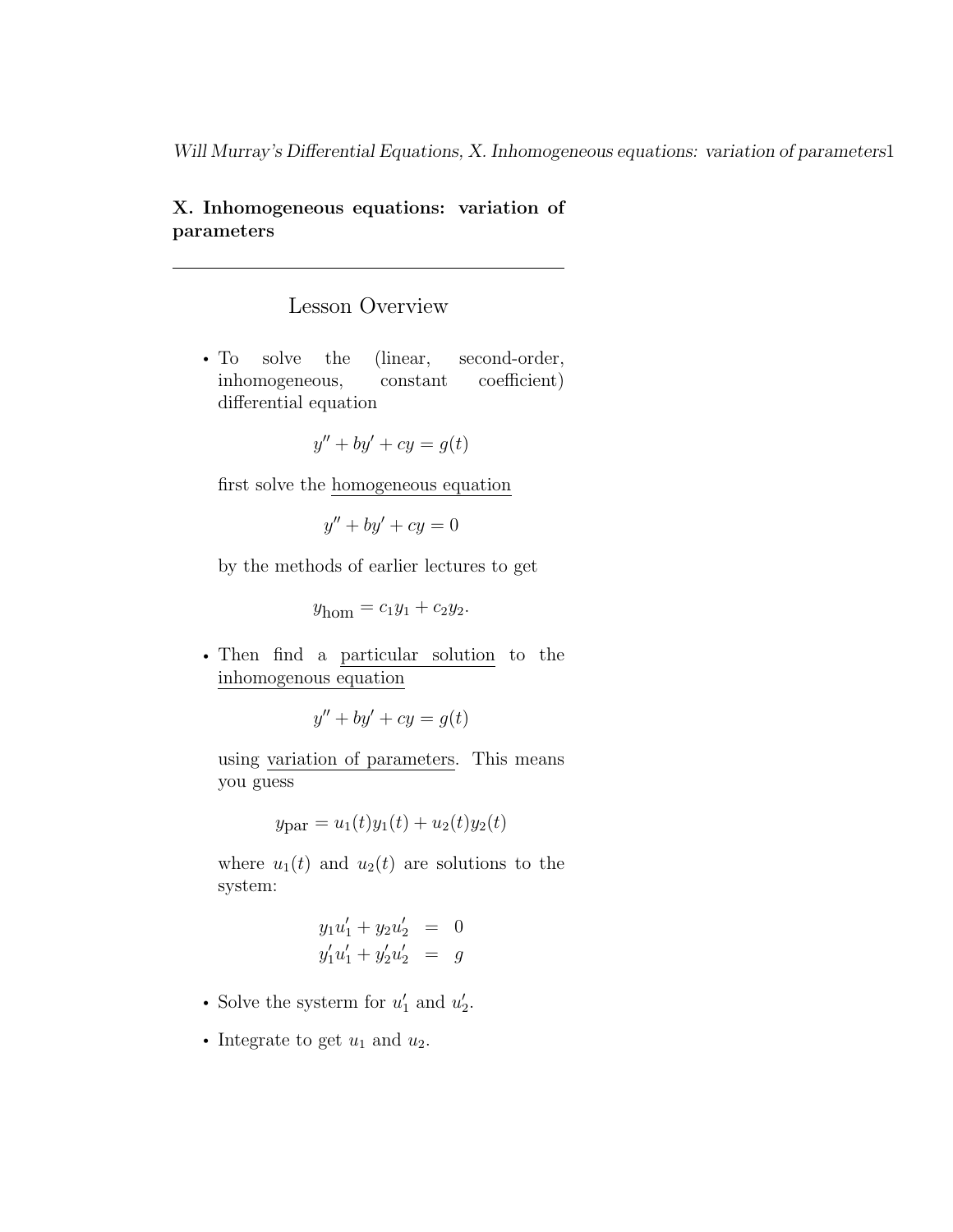- Plug in to  $y_{\text{par}} = u_1 y_1 + u_2 y_2$ .
- Hint on solving the system:
- Find the Wronskian of the two homogeneous solutions:

$$
W(y_1, y_2) := \begin{pmatrix} y_1 & y_2 \ y'_1 & y'_2 \end{pmatrix}, |W| = y_1 y'_2 - y_2 y'_1
$$

• Then you can find  $u'_1$  and  $u'_2$ :

$$
u'_1 = -\frac{y_2 g}{|W|} u'_2 = \frac{y_1 g}{|W|}
$$

#### Example I

The homogeneous differential equation

$$
t^2y'' - t(t+2)y' + (t+2)y = 0
$$

has general solution

$$
y_{\text{hom}} = c_1 t + c_2 t e^t.
$$

Find the general solution to the inhomogeneous differential equation

$$
t2y'' - t(t+2)y' + (t+2)y = 2t3.
$$

### Example I

$$
t2y'' - t(t+2)y' + (t+2)y = 2t3, yhom = c1t + c2tet
$$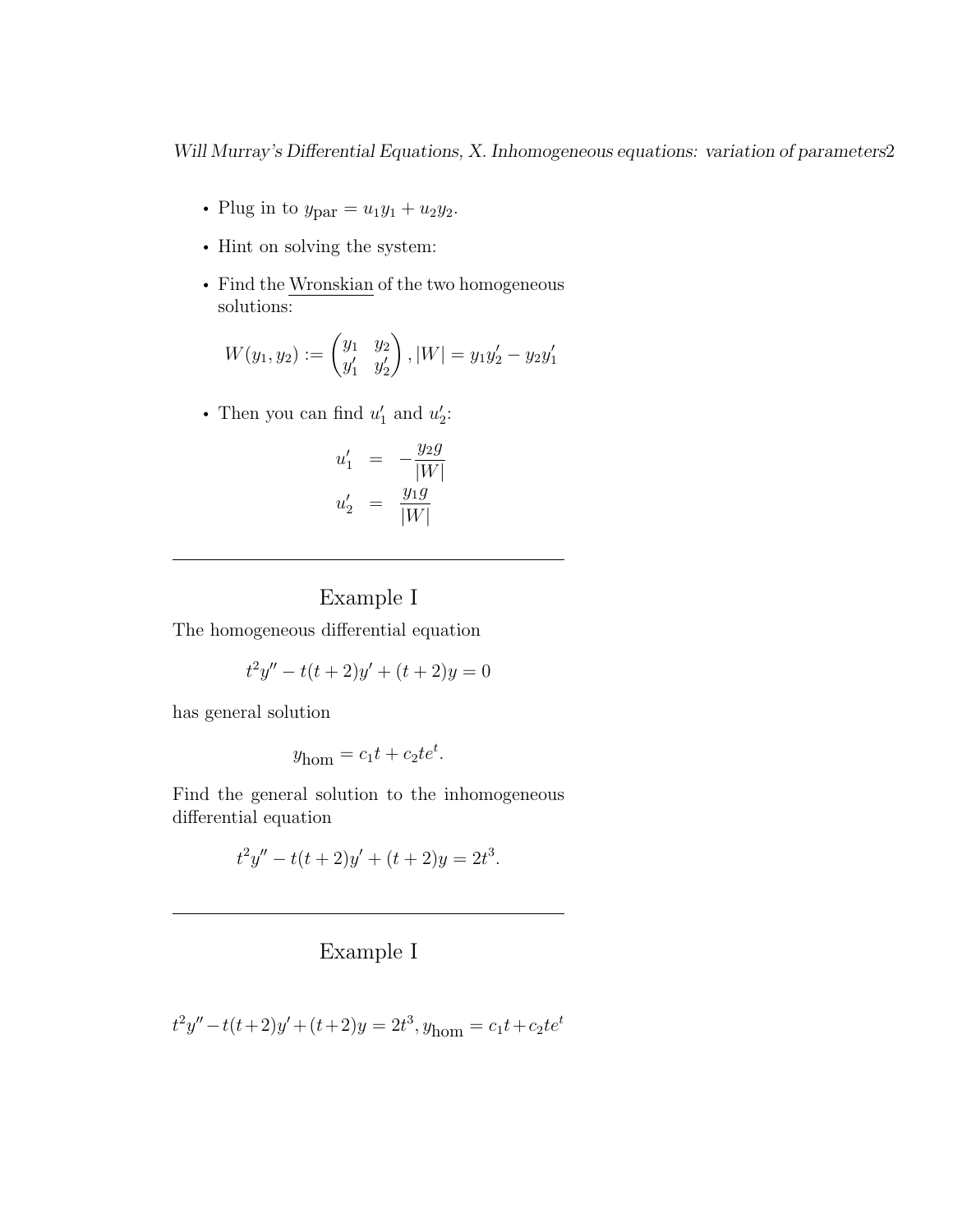$$
g(t) = \frac{2t^3}{t^2} = 2t
$$
  
\n
$$
|W(y_1, y_2)| = \begin{vmatrix} t & te^t \\ 1 & te^t + e^t \end{vmatrix} = t^2e^t + te^t - te^t = t^2e^t
$$
  
\n
$$
u'_1 = -\frac{gy_2}{|W|} = \frac{-2t \cdot te^t}{t^2e^t} = -2
$$
  
\n
$$
u_1 = -2t
$$
  
\n
$$
u'_2 = \frac{gy_1}{|W|} = \frac{2t \cdot t}{t^2e^t} = 2e^{-t}
$$
  
\n
$$
u_2 = -2e^{-t}
$$
  
\n
$$
y_{\text{par}} = u_1y_1 + u_2y_2 = -2t \cdot t - 2e^{-t} \cdot te^t = -2t^2 - 2t
$$

Note that  $-2t$  is a multiple of the homogeneous solution  $y_2$ , so we can omit it:

 $y_{\text{gen}} = c_1 t + c_2 t e^t - 2t^2$ 

### Example II

For the inhomgeneous differential equation

$$
y'' + y = \tan t
$$

solve the corresponding homogeneous equation and find the Wronskian of the solutions.

$$
y_{\text{hom}} = \boxed{c_1 \sin t + c_2 \cos t}
$$

$$
y_1 = \sin t, y_2 = \cos t \implies |W| = \boxed{-1}
$$

**Note:** Normally,  $|W|$  will be a function of  $t$ , not a number. We just got lucky here.

Example III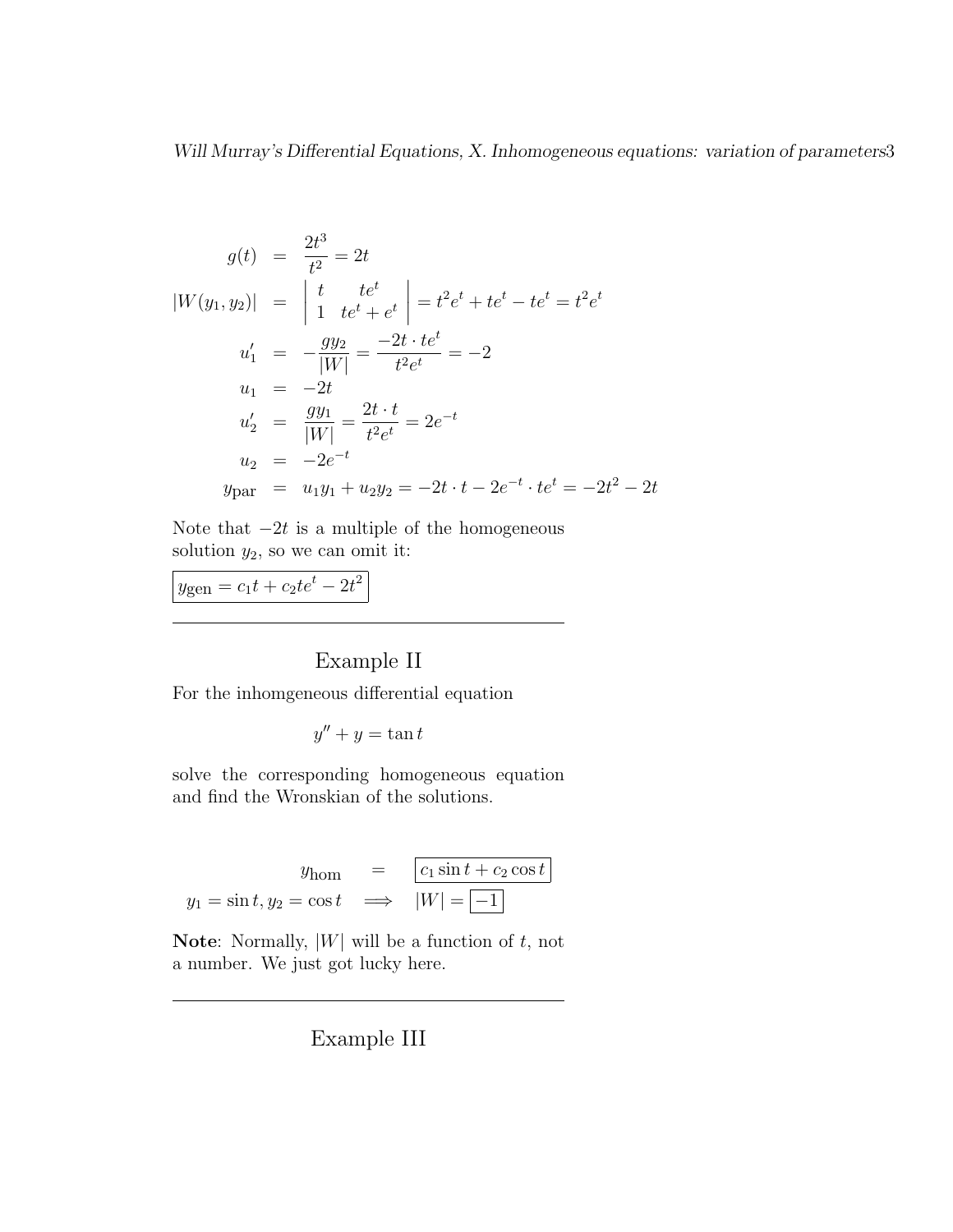Solve the inhomgeneous differential equation

$$
y'' + y = \tan t.
$$

$$
y_{\text{hom}} = c_1 \sin t + c_2 \cos t
$$
  
\n
$$
(\sin t)u'_1 + (\cos t)u'_2 = 0 \quad \{({}^{*}\})
$$
  
\n
$$
(\cos t)u'_1 - (\sin t)u'_2 = \tan t \quad \{({}^{**}\})
$$
  
\n
$$
y_1 = \sin t, y_2 = \cos t, g = \tan t \implies |W| = -1
$$
  
\n
$$
u'_1 = \frac{-y_2g}{|W|}
$$
  
\n
$$
u'_2 = \frac{y_1g}{|W|}
$$
  
\n
$$
u'_1 = \cos t \tan t = \sin t, \text{ so } u_1 = -\cos t
$$
  
\n
$$
u'_2 = -\sin t \tan t = -\frac{\sin^2 t}{\cos t} = \frac{\cos^2 t - 1}{\cos t} = \cos t - \sec t
$$
  
\n
$$
u_2 = \sin t - \ln(\sec t + \tan t)
$$
  
\n
$$
y_{\text{gen}} = c_1 \sin t + c_2 \cos t - \sin t \cos t + \sin t \cos t - \cos t \ln(\sec t + \tan t)
$$
  
\n
$$
= \boxed{c_1 \sin t + c_2 \cos t - \cos t \ln(\sec t + \tan t)}
$$

# Example IV

For the inhomgeneous differential equation

$$
y'' + 3y' + 2y = \sin e^t
$$

solve the corresponding homogeneous equation and find the Wronskian of the solutions.

$$
r = -1, -2 \Longrightarrow \boxed{y_{\text{hom}} = c_1 e^{-t} + c_2 e^{-2t}}
$$

$$
W(y_1, y_2) := \begin{pmatrix} e^{-t} & e^{-2t} \\ -e^{-t} & -2e^{-2t} \end{pmatrix}, |W| = -2e^{-3t} + e^{-3t} = \boxed{-e^{-3t}}
$$

Example V